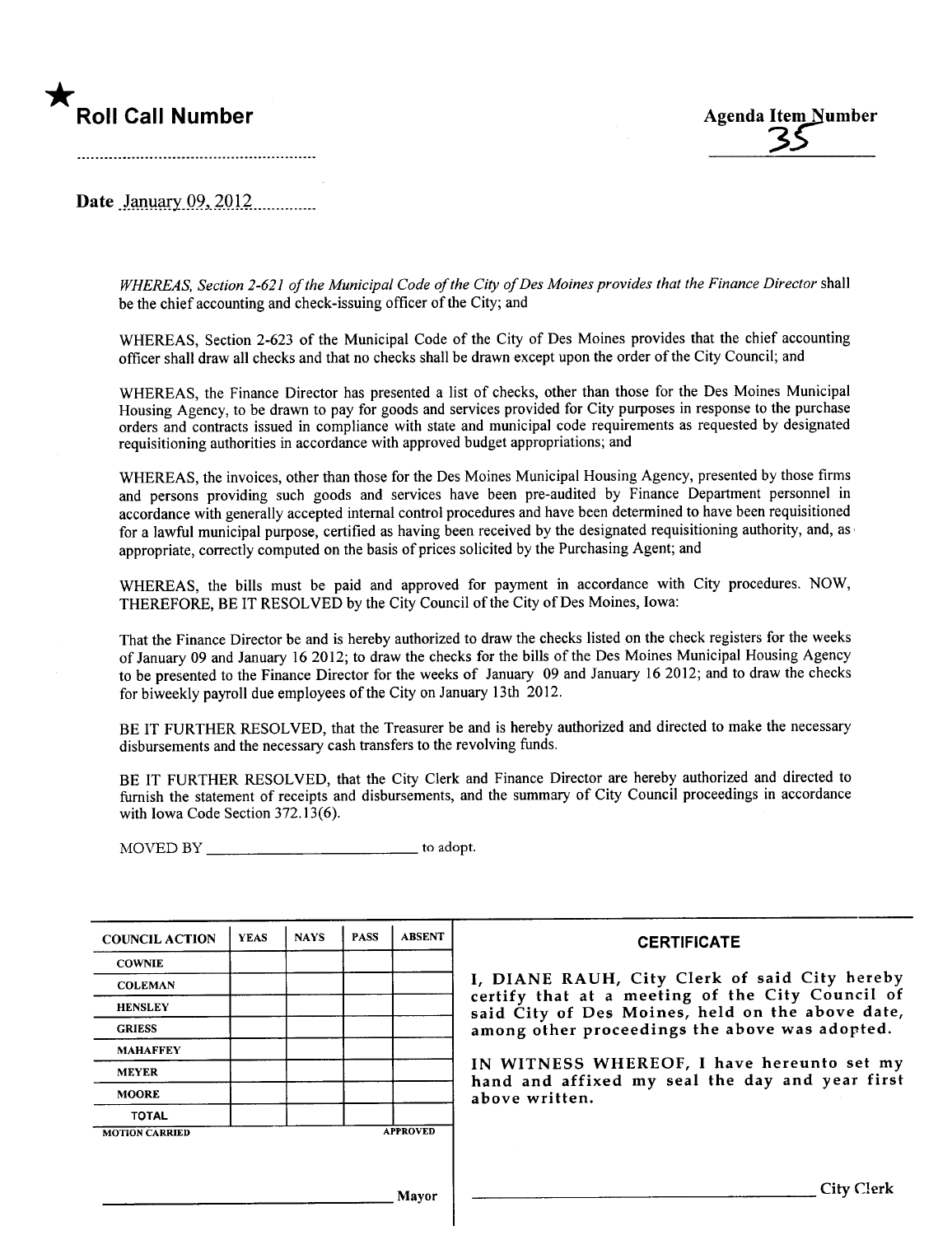

#### For Check Register of January 6, 2012 As approved by City Council on December 19, 2011

(Roll Call No. 11-2139)

December 29, 2011 Page No. 1

The work performed associated with the following listed construction contract partial payments has been constructed in substantial compliance with the plans and specifications, and the Engineering Department hereby requests that the Finance Department process payment to the following contractors:

| <b>Activity ID</b>   | <b>Project Title</b>                           | Contractor                                                                                                         | Partial<br>Payment<br>No. | Partial<br>Payment<br>Amount |
|----------------------|------------------------------------------------|--------------------------------------------------------------------------------------------------------------------|---------------------------|------------------------------|
| 06-2008-009          | McKinley Avenue Widening at South Union Street | Reilly Construction Co., Inc.<br>Chris R. Reilly, President<br>110 E. Main Street<br>PO Box 99<br>Ossian, IA 52161 | 07                        | \$18,961.53                  |
| 08-2010-008          | Lower Union Park Sewer Separation              | Van Hauen & Associates, Inc.<br>Brian Tancos, President<br>1205 SW 37th Street<br>Grimes, IA 50111                 | 14                        | \$17,810.39                  |
|                      | 08-DRI-033                                     |                                                                                                                    |                           |                              |
| 08-2011-010          | 2011 Sewer Repair - Contract 2                 | T K Concrete Inc.<br>Tony J. Ver Meer, President<br>1608 Fifield Road<br>Pella, IA 50219                           | 01                        | \$50,180.43                  |
| Requested by:        | E Brew<br>fo                                   | Funds available:                                                                                                   |                           |                              |
| $Ieh F$ Rrewer $P F$ |                                                | Scott E. Sanders                                                                                                   |                           |                              |

Jeb E. Brewer, P.E. Des Moines City Engineer

cc: City Clerk

Scott E. Sanders Des Moines Finance Director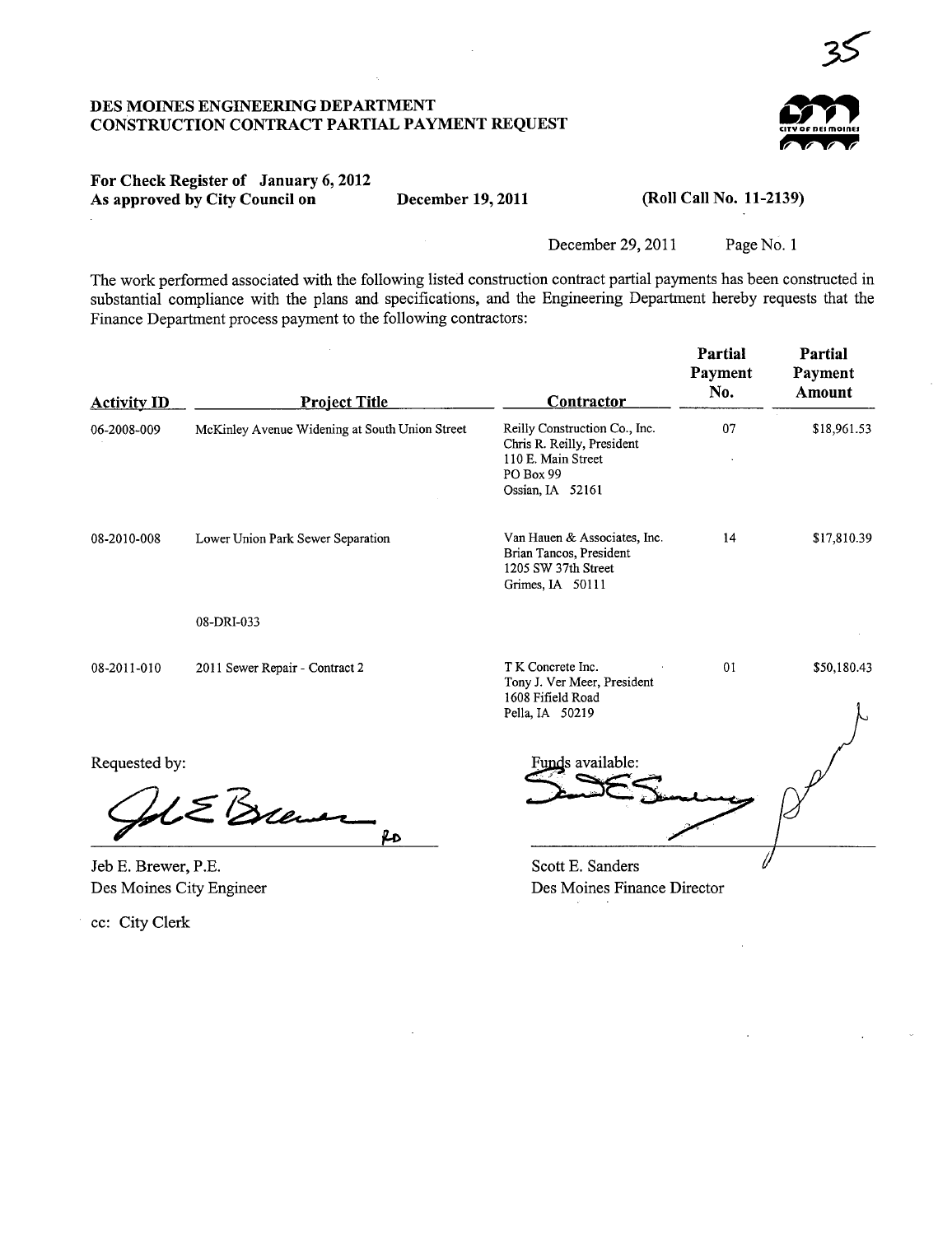

## For Check Register of December 30, 2011 As approved by City Council on December 19, 2011 (Roll Call No. 11-2139)

 $\ddot{\phantom{0}}$ 

December 22, 2011 Page No. 1

 $\bar{z}$ 

The work performed associated with the following listed construction contract partial payments has been constructed in substantial compliance with the plans and specifications, and the Engineering Department hereby requests that the Finance Department process payment to the following contractors:

 $\epsilon_{\rm{g}}$ 

| <b>Activity ID</b> | <b>Project Title</b>                                                                                                                                                     | Contractor                                                                                                       | Partial<br>Payment<br>No. | Partial<br>Payment<br>Amount |
|--------------------|--------------------------------------------------------------------------------------------------------------------------------------------------------------------------|------------------------------------------------------------------------------------------------------------------|---------------------------|------------------------------|
| 06-2011-004        | S.W. 9th Street and DART Way Intersection<br>Improvements                                                                                                                | Grimes Asphalt & Paving<br>Corp.<br>Kurt Rasmussen, President<br>5550 NE 22nd Street<br>Des Moines, IA 50313     | 03                        | \$29,062.38                  |
|                    | STP-1945(782)--2C-77                                                                                                                                                     |                                                                                                                  |                           |                              |
| 08-2010-007        | Court Avenue & Water Street Storm Water Pump<br>Station                                                                                                                  | Larson & Larson Construction<br>LLC<br>Jeffrey C. Larson, President<br>10703 Justin Drive<br>Urbandale, IA 50322 | 12                        | \$705,707.82                 |
|                    | 08-DRI-032, I-JOBS #501                                                                                                                                                  |                                                                                                                  |                           |                              |
| 08-2011-002        | Tonawanda Drive Ravine Improvements                                                                                                                                      | Corell Contractor, Inc.<br>Grant S. Corell, President<br>1300 Lincoln Street<br>West Des Moines, IA 50265        | 05                        | \$167,179.74                 |
|                    | I-JOBS #495                                                                                                                                                              |                                                                                                                  |                           |                              |
| 08-2011-009        | 2011 Sewer Repair - Contract 1                                                                                                                                           | Van Hauen & Associates, Inc.<br>Brian Tancos, President<br>1205 SW 37th Street<br>Grimes, IA 50111               | 01                        | \$79,075.12                  |
|                    | NOTE: Make payable to Van Hauen & Associates, Inc., Escrow Account #6843949, and send to Bremer Bank, Attention:<br>Chris Bohl, 8800 Highway 7, St. Louis Park, MN 55426 |                                                                                                                  |                           |                              |
| 10-2009-012        | Fire Station No. 1 Replacement                                                                                                                                           | Oakview dck, LLC<br>Doug White, President<br>Structural Div.<br>1981 "G" Avenue<br>Red Oak, IA 51566             | 02                        | \$202,123.75                 |
| 11-2010-008        | Waveland Trail Phase 2 - University Avenue to<br>Franklin Avenue                                                                                                         | <b>Elder Corporation</b><br>Jared R. Elder II, President<br>5088 E. University Avenue<br>Des Moines, IA 50327    | 03                        | \$21,485.03                  |
|                    | STP-E-1945(765)--8V-77                                                                                                                                                   |                                                                                                                  |                           |                              |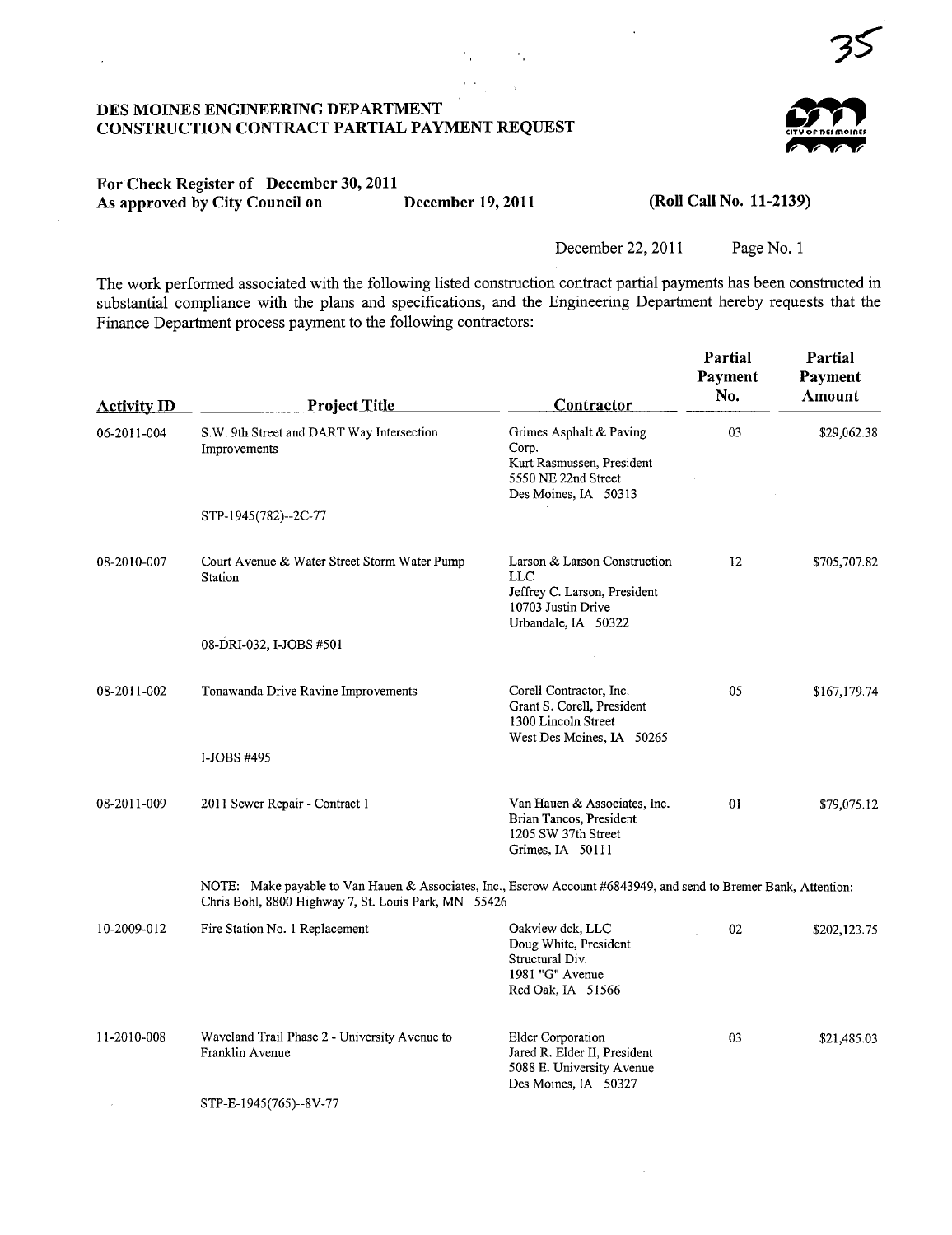$\epsilon_{\rm a}$ 

 $\bar{a}_1$ 



# For Check Register of December 30, 2011 As approved by City Council on December 19, 2011

(Roll Call No. 11-2139)

Requested by:

Jeb E. Brewer, P.E. **FR** 

Des Moines City Engineer

cc: City Clerk

December 22, 2011 Page No. 2<br>Funds available: Scott E. Sanders  $\overline{\prime}$ /

Des Moines Finance Director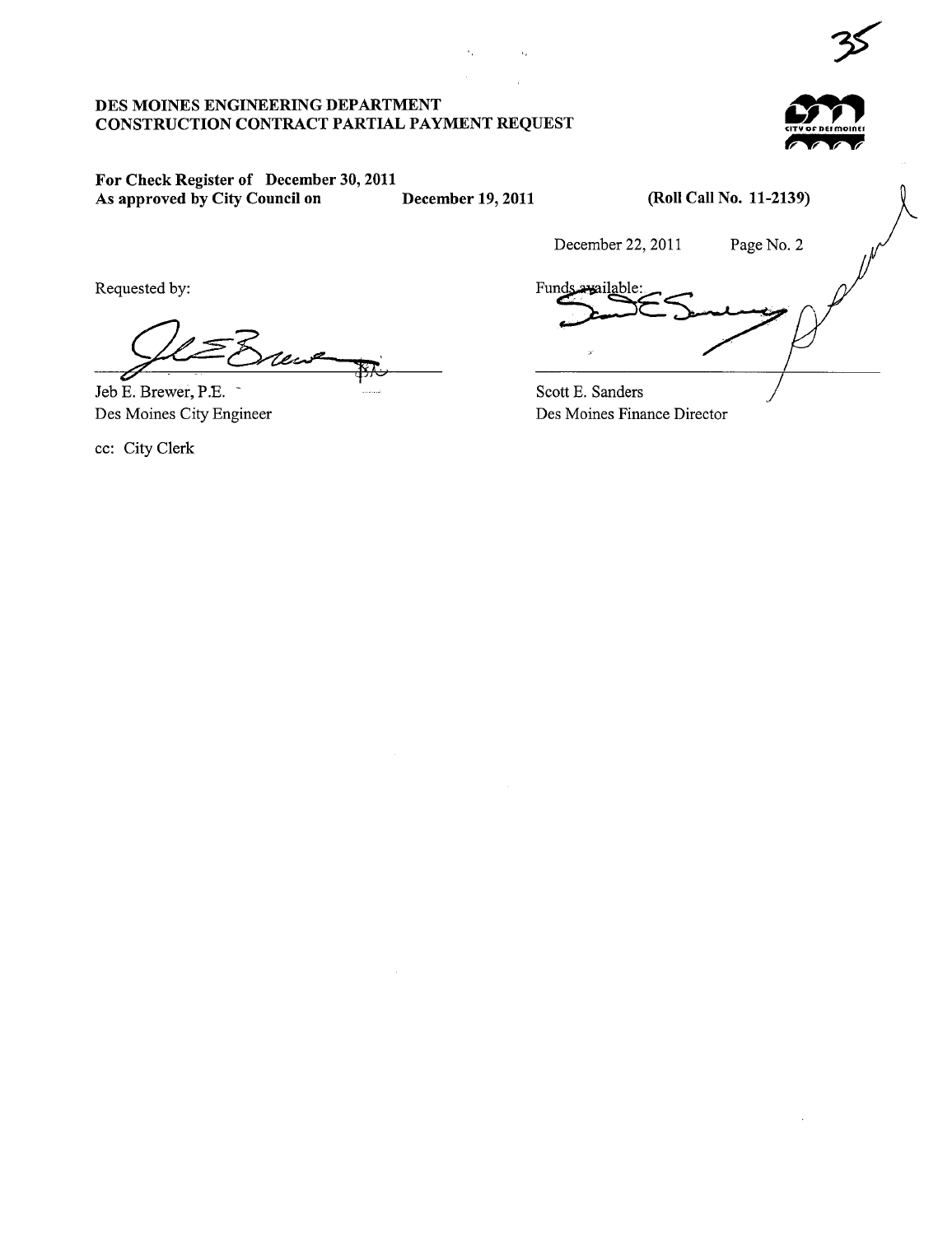

# For Check Register of December 23, 2011<br>As approved by City Council on December 19, 2011 As approved by City Council on

(Roll Call No. 11-)  $2/39$ 

December 19, 2011 Page No. 1

The work performed associated with the following listed construction contract partial payments has been constructed in substantial compliance with the plans and specifications, and the Engineering Department hereby requests that the Finance Department process payment to the following contractors:

| <b>Activity ID</b> | <b>Project Title</b>                                               | <b>Contractor</b>                                                                                                         | Partial<br>Payment<br>No. | Partial<br>Payment<br>Amount |
|--------------------|--------------------------------------------------------------------|---------------------------------------------------------------------------------------------------------------------------|---------------------------|------------------------------|
| 06-2007-010        | Riverpoint West Street Improvements                                | Sternquist Construction Inc.<br>Britt Sternquist, President<br>$1110 N$ 14th Street<br>Indianola, IA 50125                | 17                        | \$51,019.09                  |
|                    | HUD B-06-MC-19-003 (Note A & B), RM-1945(712)--9D-77               |                                                                                                                           |                           |                              |
| 06-2009-001        | Southeast Connector Paving - SE 4th Street to SE<br>9th Street     | <b>Elder Corporation</b><br>Jared R. Elder II, President<br>5088 E. University Avenue<br>Des Moines, IA 50327             | 18                        | \$43,060.82                  |
|                    | NHSX-U-1945(406)--8S-77                                            |                                                                                                                           |                           |                              |
| 06-2009-006        | Southeast Connector Paving - S.W. 2nd Street to<br>S.E. 6th Street | Corell Contractor, Inc. &<br>Subsidiary<br>Grant S. Corell, President<br>1300 Lincoln Street<br>West Des Moines, IA 50265 | 27                        | \$56,842.18                  |
|                    | NHSX-U-1945(407)--8S-77                                            |                                                                                                                           |                           |                              |
| 09-2011-002        | 2011 Designated Neighborhood Sidewalk<br>Replacement Program       | T K Concrete Inc.<br>Tony J. Ver Meer, President<br>1608 Fifield Road<br>Pella, IA 50219                                  | 04                        | \$34,679.91                  |
| 09-2011-003        | 2011 Sidewalk Replacement Program                                  | T K Concrete Inc.<br>Tony J. Ver Meer, President<br>1608 Fifield Road<br>Pella, IA 50219                                  | 05                        | \$28,542.64                  |
| 09-2011-004        | 2011 ADA Sidewalk Ramp Program - Contract 1                        | T K Concrete Inc.<br>Tony J. Ver Meer, President<br>1608 Fifield Road<br>Pella, IA 50219                                  | 02                        | \$11,243.42                  |
| 09-2011-005        | 2011 ADA Sidewalk Ramp Program - Contract 2                        | MPS Engineers, P.C.<br>Umesh G. Shetye, President<br>1444 Illinois Street<br>Des Moines, IA 50314                         | 02                        | \$1,019.90                   |

 $\alpha$